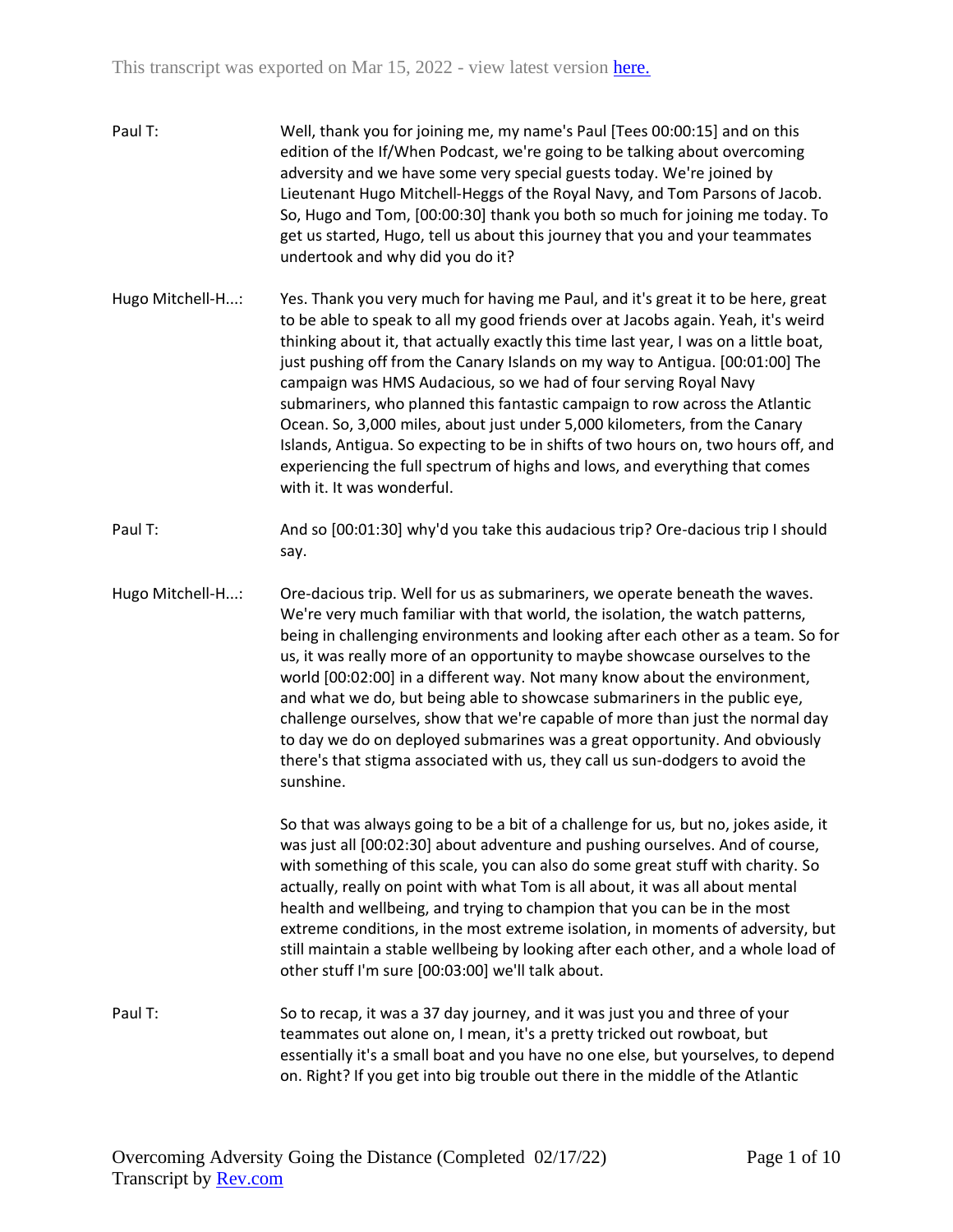Ocean, it's not easy to come rescue you. So, [00:03:30] what was one of the more frightening moments of the trip and how did you overcome it?

Hugo Mitchell-H...: Oh, there were, I mean, there were some plenty of them, the boat, just to put it into perspective, was seven meters long, 28 feet. So, maybe just a bit longer than a car. A small cabinet each end for us to sleep in. And then the rest of the time you're on this deck, completely exposed at the same level as the water. When you've got waves that were [00:04:00] 20 to 40 feet high, you feel so tiny and vulnerable, and kind of almost meaningless from the grand scheme of everything. The terrifying moments there were plenty of them. I think maybe the first day, the first night where we'd been out, we trained, we prepared really well.

> We'd been out in some quite aggressive conditions in the English Channel. We'd been out in the Irish Sea, which I thought was [00:04:30] really nasty at times. I'd never seen anything like this. And our first two days we had, I like to say it was like living on a log flume in a waterpark. And just keeping your wits about you when you were tired, you are struggling to keep food down, the waves are sometimes hitting you side on, so you don't know where they're coming from, it's pitch black. That took a little bit of getting used to, it took a little a while to blood into [00:05:00] it. And that's almost dangerous in a way because you develop this overconfidence.

> And it takes so little for the conditions to change, and become completely terrifying again. What we did have a capsize, and that was a very powerful moment, there's some incredible things that happened when that happened. And it almost happened too fast to be scared, it was all about muscle memory and trust, and just getting [00:05:30] through a dark moment. But for that one time we capsized, there were about 10, 15 times where we lost control of the boat. We were side onto the waves, 40 feet high, and you are almost anticipating a capsize. And at that time, you're just in survival mode, everyone is out on deck, clipped on, three up rowing, just trying to turn the boat back to get back on side, and you can feel the wind trying to pull [00:06:00] the boat. The wind is literally stronger than all three of us rowing on deck, but the fourth guy trying to stay in the boat, you do feel quite tiny in those conditions.

Paul T: Wow. That is really powerful, I mean, I'm getting just a little seasick just hearing you describe it, but-

Hugo Mitchell-H...: Me too.

Paul T: Yeah. So, imagining the scene, and Tom, I want to bring you here in on this, the idea of teamwork, and the [00:06:30] vulnerability, and the necessity of really putting your life in the hands of your three teammates and stuff, and Tom, hearing Hugo talk about his story, and what he's been going through, and you've worked with him for a while now, and you really know his story pretty well. What have you learned you think is relevant, from a mental health perspective,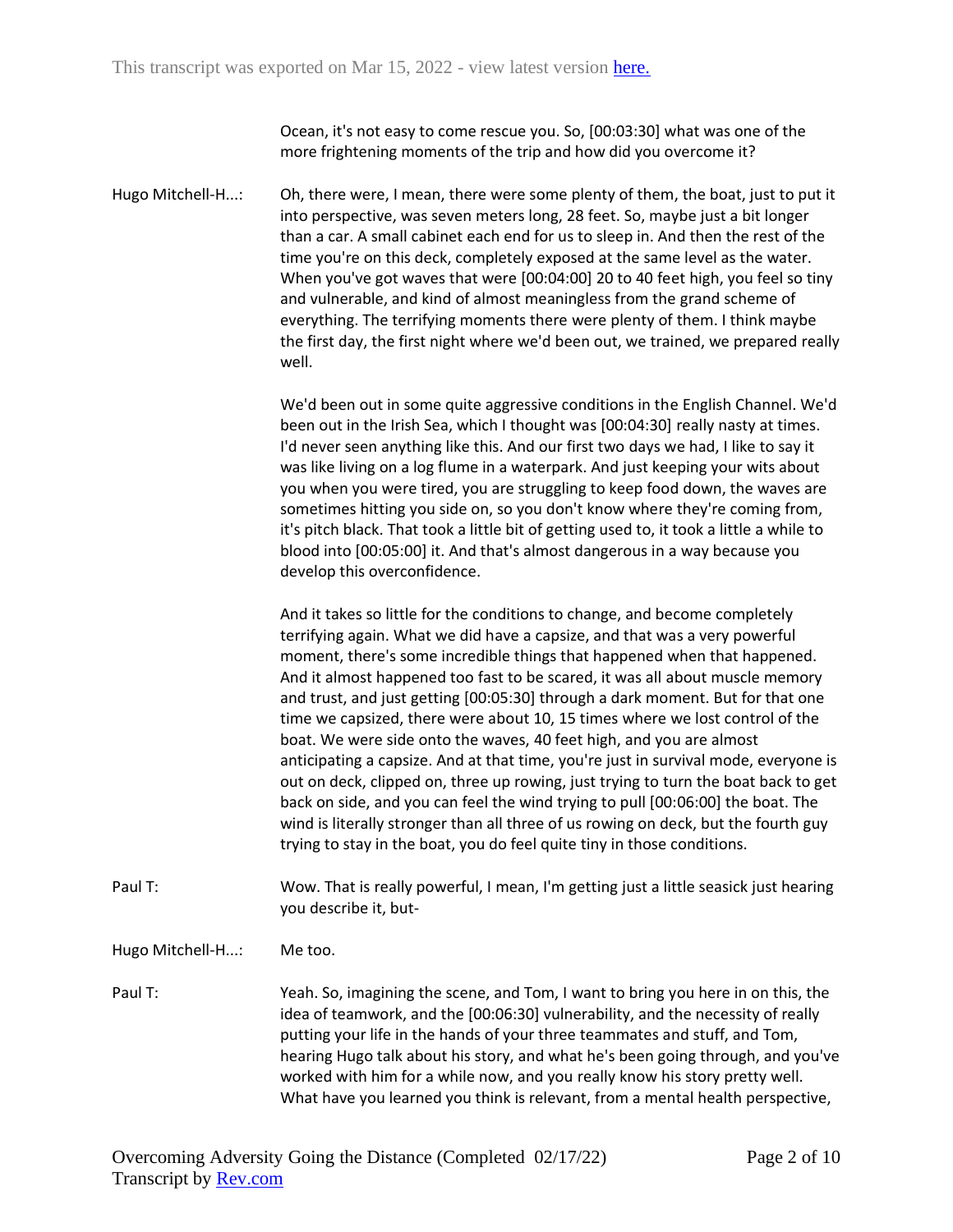that could be helpful for people dealing with a different type of isolation, namely being locked down [00:07:00] during the pandemic?

Tom Parsons: Yeah. It's a great question because I think we're all just inspired by Hugo's story. I think everybody globally, you're not human if you haven't really felt the challenges of today. We've all felt it might be a health concern or worry for elderly parents, or somebody vulnerable in our circles. Or that social isolation from our friends or family, or [00:07:30] uncertainty over loss of income in the households. All these uncertainties. And when we heard Hugo's story, we just thought, wow, here's a group of four guys who found a purpose, in terms of a mental health charity, and wanted go on this amazing journey for 37 days. And in some respects put their life and their sanity on the line for this amazing purpose, for a mental health purpose.

> [00:08:00] But when we did a deep dive into the story with Hugo on the similarities between some of the struggles that we all have in life, there were many, right? And one that really stood out for me, in talking with Hugo, was the importance of showing vulnerability. Okay? So these four guys are rowing for 37 days, two hours on, two hours off, right? Against those harsh conditions that are unimaginable to many of us. [00:08:30] Like there must have been times where Hugo and his team were struggling mentally, physically, emotionally, and how important it was to be able to put your hand up and say, do you know what, I need help. I'm struggling today. And talking with Hugo the last few months, he said that was a really important aspect of their team to be able to show vulnerability, to be able to ask for help, and then to be able to have each other's backs.

> And I think now more than never in business and in life, [00:09:00] we need to have each other's backs. We need to make those phone calls. We need to just ask each other the question, are you okay today? And Hugo, I think from talking to you, that really stood out, the bond that you guys created in overcoming adversity, but showing that leadership and that vulnerability to ask for help in the bad days, and to express your emotions, was something that I really took away from a mental health perspective. I think it was a great lesson for [00:09:30] certainly everybody in our company, in Jacobs and anybody, I think, listening to the emotions that you guys were feeling along the journey, and the conversations that you had. That was a real takeaway for me.

Paul T: Yeah. You think about it, you really have to be forthright and honest about, in an extreme condition like that, what your capabilities are, I imagine. Because if you're trying to fake it till you [00:10:00] make it, you're not being honest with yourself about what you're able to do at that moment. You're not only jeopardizing yourself, but you're putting your teammates at risk as well. And then, it's also trusting your teammates to be able to help you, and not condemn you or whatnot. Like, hey come on, pull your weight or whatever, get on your case, but to actually realize, okay, he needs help. For the good of the team, we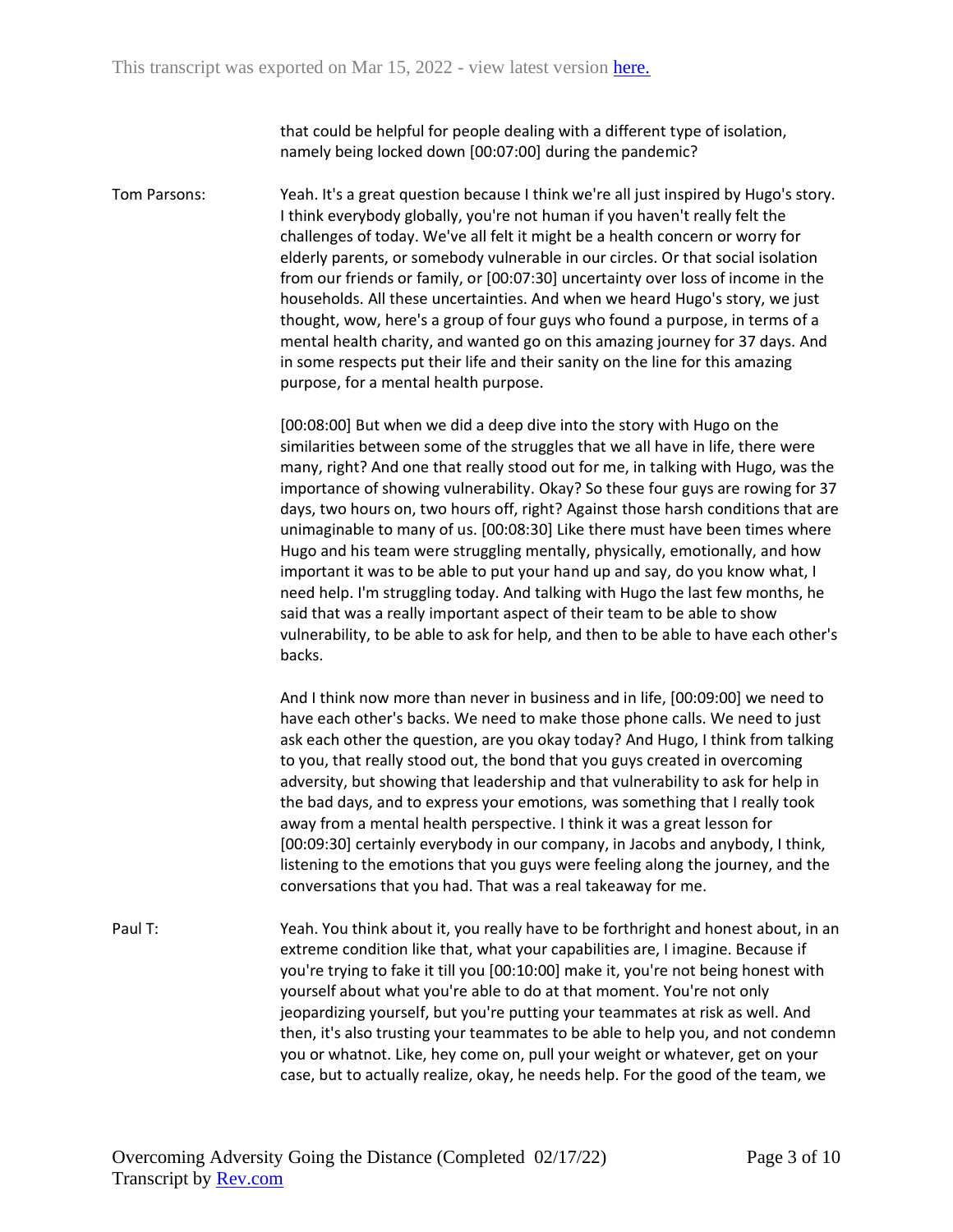need to all come together and then help him when he needs [00:10:30] help, because at some point we'll need help.

So Hugo, kind of on this theme, and having lived this experience at sea and isolation, obviously there's some parallels like we've been talking about with folks globally, who suddenly find themselves in a very disrupted state of life. What advice would you give to people who are struggling with social isolation?

Hugo Mitchell-H...: That's a great question. And you know what, actually, [00:11:00] I mentioned earlier that whether it is working on a submarine or rowing an ocean, it gives you that perspective, of what it takes to endure and overcome that challenging environment. Cause that's the environment you're stuck in, but as Tom put really well, you're not a human being if you don't find it challenging. And even now, I completely echo what many are feeling. I've not enjoyed this year. [00:11:30] I've tried to apply some of the mantra and the experience of those environments I've been in, to try and make it better.

> I think some of those real things that I found really helpful, that I didn't really have a choice. When you were stuck on the ocean, you've got two choices, you've got row or don't row. One of them gets you to the end. One of them gets you through the day. One of them gets you to the other end. To this wonderful island of Antigua, [00:12:00] and then the other one doesn't get you anywhere. And I think, probably putting that into something that makes a bit more sense, it was just about having that routine and breaking it down, and living for each war stroke and each shift at a time, each two hour shift. And that would build into a day. And I think in all that, it's taking the time to appreciate all the little wins, all those little things that we all take for granted in day to day life.

> [00:12:30] And I do it, I'm guilty of it now, but at the time, for me like having a chocolate bar was heaven. Having a wash once a week was the best thing in the world, what a treat. And just these little things. And it took maybe all these little moments, of small luxuries that I normally take for granted in day to day life, and I probably do take for granted now. You celebrate those little wins. And now I think it's trying to maybe change your perspective. [00:13:00] So fitting that into your routine, just accepting that, I got up, I went for a walk. I got through that meeting, it went well, we got through the day, celebrate those little wins, I think it's one of those really special things.

> And it's back also to that human interaction thing. We've got people all around us. We've got colleagues, we've got friends, we've got family. Making time to reach out to them. They're your teammates, they're your crew through [00:13:30] all of this. As you said earlier about vulnerability, this doesn't have to be with colleagues. It doesn't have to be with friends or fa... whatever, it's making time. So it's being authentic, being vulnerable, that incites a level of trust. People know you for the real you, so they feel that they can turn to you. They feel that they can help you. For me, that was something really echoed with me on the Atlantic, [00:14:00] it's not even showing weakness, it's showing that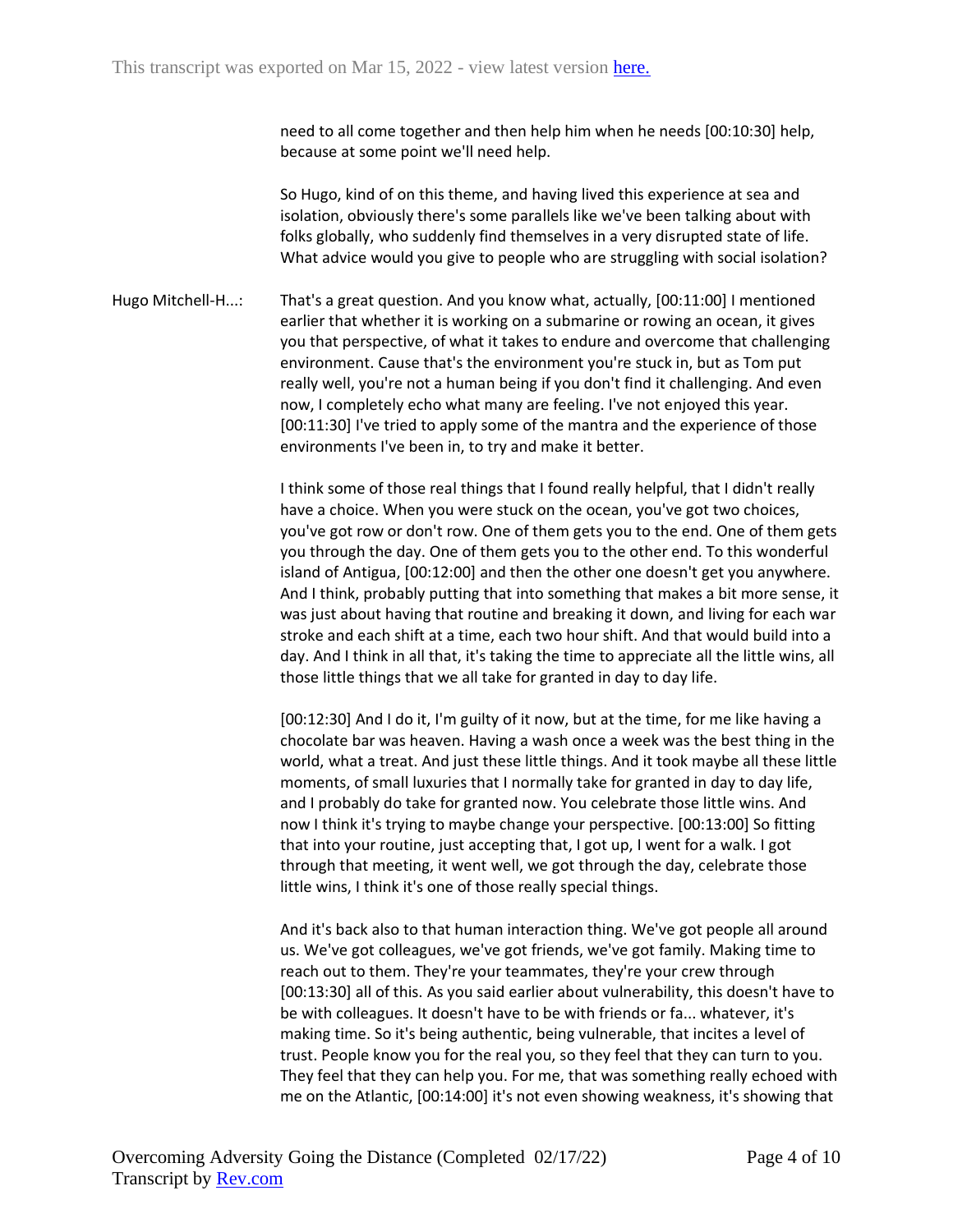I was having a hard time to some of my crew mates, allowed them to be open with me.

It built a natural trust between us, that developed over time. And because that trust, when things really went wrong, I knew that they'd have my back, and they did go wrong. Things did really, really go wrong out there, and being able to put that trust, it empowers people to be able to step up, by building that. And if you stonewall people, they don't know what's going on, [00:14:30] they can't help. And likewise, you can't help if they're doing the same to you, it's just about communication. And that's just managed through day to day interaction, and checking in with people, and just being a bit authentic, I suppose.

Paul T: Yeah. And I think when you find yourself in a situation like that, and kind of like in similar to what we're all finding ourselves in now, it really strips away a lot of the superfluous trappings of life. In your [00:15:00] experience, I mean, it's pretty extreme, I mean, you kind of mentioned you couldn't just get up out of the boat and just go for a walk or, I need some alone time or anything. I mean, your day to day life was stripped away from you. So then, the focus on your peers, on your colleagues, on your fellow humans became vitally important. Right? And we strip away all this other stuff, these distractions, it makes us [00:15:30] much more attuned to how important other people are to us. And so, I kind of think that one of the dangers that we have now with the pandemic, is people self-isolating on top of the lockdown. And like you said, like stonewalling and not reaching out to people, and Tom, from a mental health standpoint, what strategies have you seen that have been effective in helping people suddenly working from home for months on end?

Tom Parsons: [00:16:00] Yeah. Good question. And some of the lessons from Hugo's story was, how do you overcome something, when you can't see the end of it? Right? So I'm sure on day one Hugo, when you started that journey, when you're rowing for two hours, and then you get a two hour break, if you were thinking, I have 37 more days of this, you were probably completely fatigued. And I know you were from talking to you on day one. And if you were to focus on even another [00:16:30] 37 days, I know hand in hand from speaking to you, you never would've got there. And I think that lesson of just taking it one day at a time, just focus on winning the day, that was a huge takeaway for me.

> Because when this global pandemic started, I was looking at, okay, we're in this for six weeks. And then, that's the end of it, just a lockdown. And when you're looking at a date and time, you don't know when it's going to end. It really messes with your mind. [00:17:00] So I think now more never, a key lesson is to be present. A quote that I have on my phone that really helps keep me grounded, Paul, it's a quote from Ghandi and it says, "We should learn as if we live forever and we should live as if we'll die tomorrow." And actually, if you think about that for a second, I love it, right? Because, we should always be looking to learn, and grow, and develop, and along our journey, right, I'm sure we've learned a lot about ourselves during this global pandemic. [00:17:30]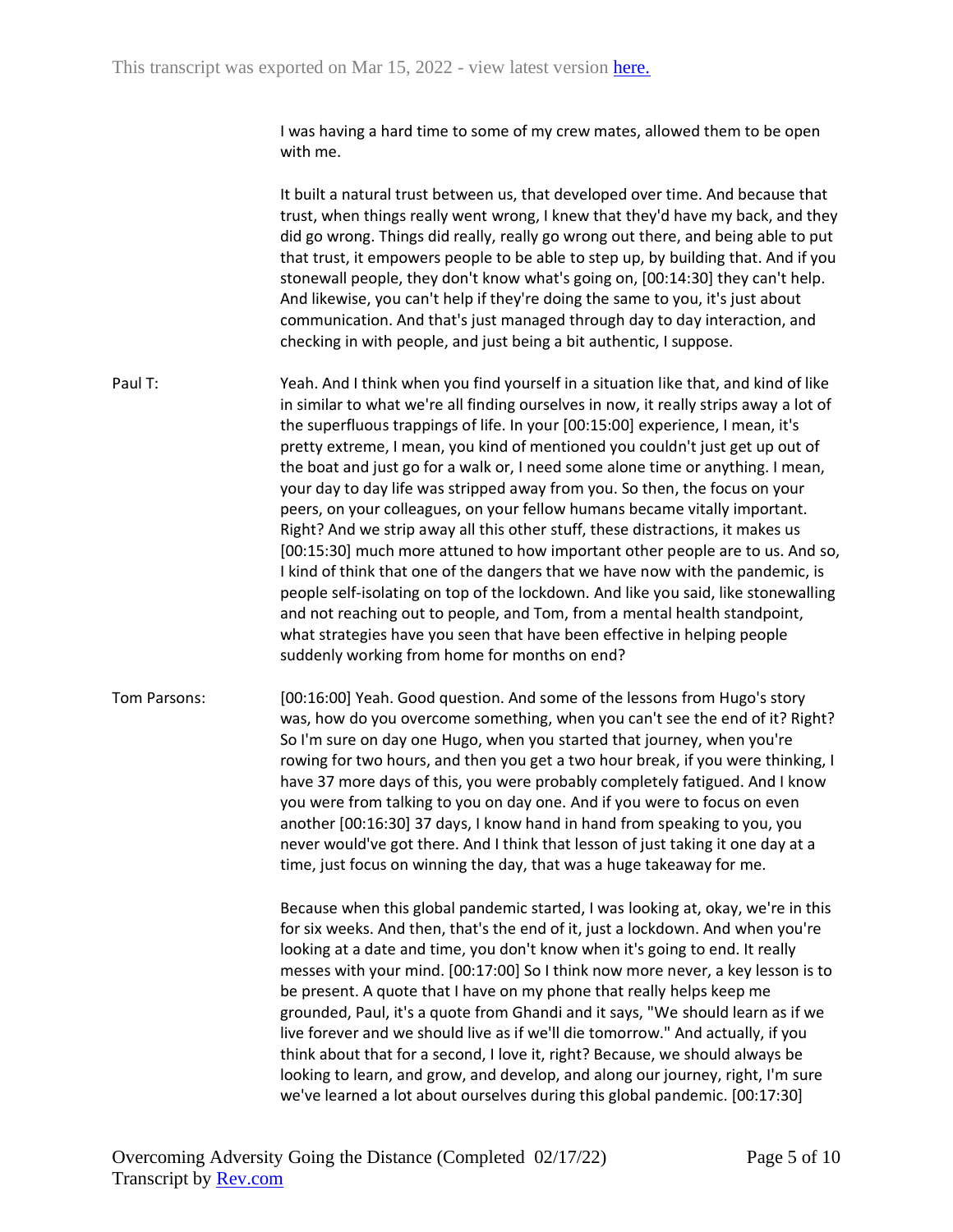About our own characters and the character of other people, and we should continue to learn.

But the second part of that is, "We should live as if we'll die tomorrow." And that's so apt, because we don't know what tomorrow will bring. And in Hugo's case, he didn't know what tomorrow would bring. And if he was worried about tomorrow, he would've never overcame the day. So I think it's a real lesson. And from a mental health perspective, if there was one tool I could share with people, it's called, the [00:18:00] circles of control. Right? And it's a tool I came across, and I use it in sport, where you just draw two circles, right? One circle is, what's in my control right now? And the other circle, what's not in my control? Right? And just write down what's in my control, my health, what I eat, who I speak to, my habits in a day to day basis.

Right? What's outside of our control might be the news, might be this global pandemic, might be the future of business, the future of work. Right? [00:18:30] But if we focus all our energy on tomorrow, on what's outside of our control, that's when I think we struggle mentally, because we have no control over our lives. But the beauty of Hugo's story is that, living in the moment, just focusing on every role, just focusing on every hour, ultimately that got the guys and got that team over the line. And something that at the start seemed impossible, four guys, no ocean rowing experience, [00:19:00] are going to row 3,000 miles across the Atlantic, forget about it. No chance. But when they broke it down into these mini goals every hour, every day, every week, eventually they got to that destination. I think that's how we should approach mental health. So great takeaway from Hugo's story.

- Hugo Mitchell-H...: [crosstalk 00:19:19] I love that, Tom. Yeah.
- Paul T: Yeah. You're right. Cause you can get swallowed up so easy if you're focused on the big picture. If [00:19:30] you think about just how massive everything is, life, and how little control we actually have over our lives. So it's like if you break it down to what you can control, on the small level, and focus on those daily wins, I mean, that seems to be a really powerful strategy for kind of dealing with that. Hugo, what would you say are the core lessons, or a core lesson, that you learned about overcoming adversity, that we would all [00:20:00] do well to keep in mind?
- Hugo Mitchell-H...: Overcoming adversity for me, it was more than just an individual thing. It's how we did it amongst each other. So again, back to what Tom said minutes ago, is how you learn about each other, and how you react to something that's not ideal, whether it's a bad day, [00:20:30] or things not quite going your way, you're back to the uncontrollables, how you react to those, how you do the bits that are within your control. And we had a few moments.

We had ones that might not seem like a big deal, but for me were adversity, it was a race that we were in on the Atlantics, we were racing other teams. And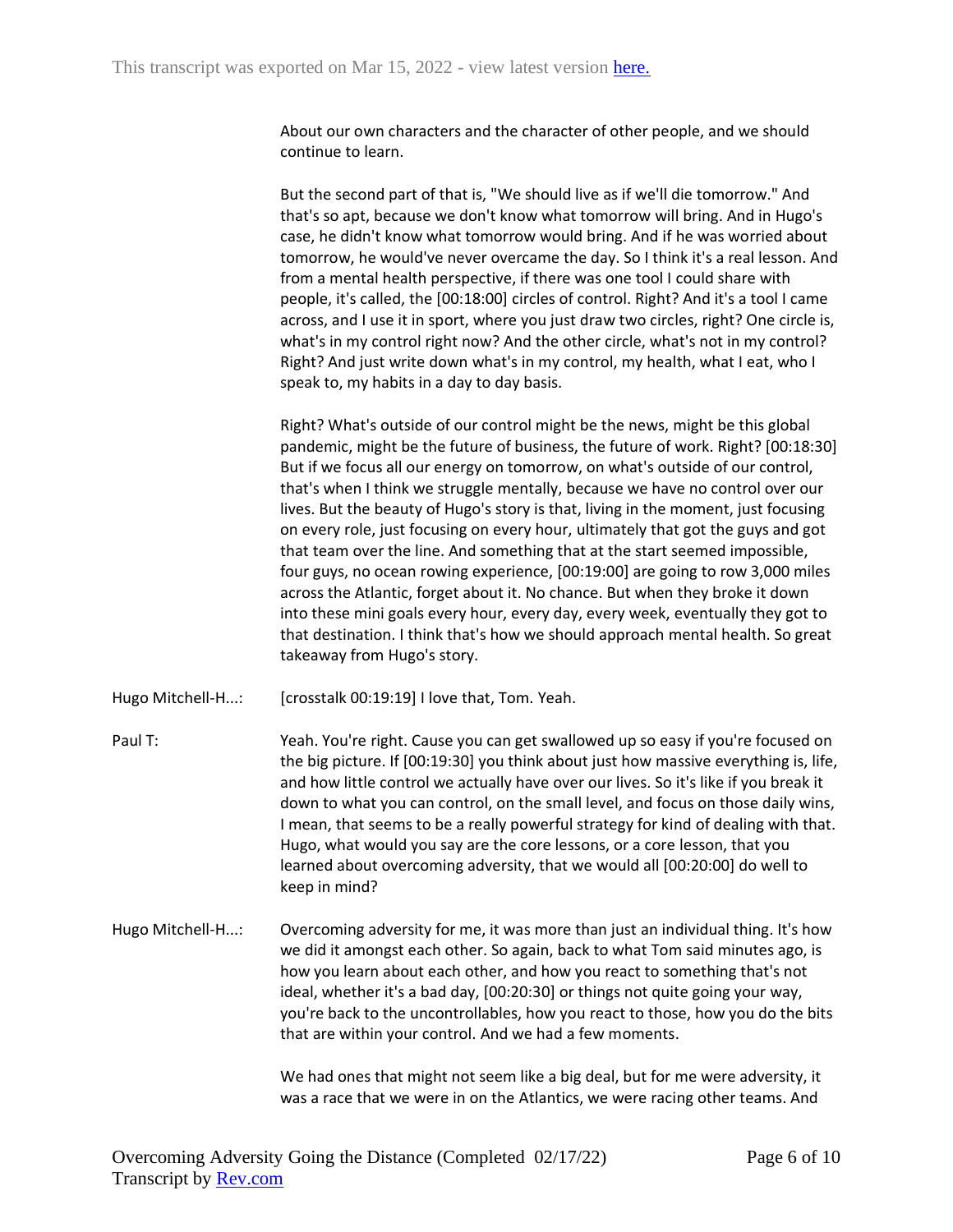we decided to take a very northerly route. The wind didn't quite work in our favor, and we ended up being blown backwards for about a day. [00:21:00] Whilst all of the southern teams were flying past us. And it's how do you deal with things not quite going your way? We couldn't do anything about the weather. How do we re-baseline, how do we deal with ourselves in that moment? How do you go back to thinking about what is in your control? What was in our control was we can change our course. We can change our objective. We can change our shift pattern. There are things that we can do. It's that emotional resilience, to being able to come up with a very sensible [00:21:30] way of getting through stuff. That's the pragmatic way, that is the controllables and uncontrollables.

For me, back to what we were talking about earlier. And this is again the favorite story, is that moment of how vulnerability and authenticity leads to being able to get through adverse moments. I had this moment where I was sleeping in the cabin, we'd got past that hard bit where we were being blown backwards. [00:22:00] The waves had picked up. It was back to being on the log flume. I was fast asleep in that back cabin, getting some much needed rest. I'd been asleep about half an hour, and then about 50, 60 liters of water came in through the cabin door. Everything in that cabin was rolling on top of me, I went upside down and it was a brief moment of feeling like I was in a human size washing machine. And what had happened on deck was our boat had spun sideways. And we'd capsized in the middle of the night, out about [00:22:30] five, 600 miles from Antigua.

For me, in that moment, that was our biggest moment of overcoming adversity as a team, that was, that everything that had led to that moment of being authentic, of showing vulnerability, of building an ethos, a culture, led to the two guys on deck, taking charge of the situation, getting the boat back in a safe position. Because in the cabins, you can't open the hatches because they would flood, [00:23:00] the boat wouldn't self-right, you'd be upside down. You would be sitting ducks in the water, in horrendous conditions, potentially life threatening. But, so putting that complete faith in people, who you've empowered with trust, to be able to look after you, was probably the most powerful moment of my life.

That one, that will stay with me forever, is knowing that in that moment, I knew that I was in safe hands because [00:23:30] we developed that through good teamwork, through good chat. And I mean, teamwork is such a buzzword, isn't it? It was just a case of trust, which had come through all these small things, all this buildup of things. So for me, that is the pinnacle of overcoming adversity, was just being able to trust people, and that doesn't come by just flicking a switch. That takes work. It takes work to be able to overcome it. See, [00:24:00] that's the powerful one for me.

Paul T: No, I can imagine. So, picture of the scene, you are in this little cabin and it's flooding with water, and you know rationally, if you open the door, you're going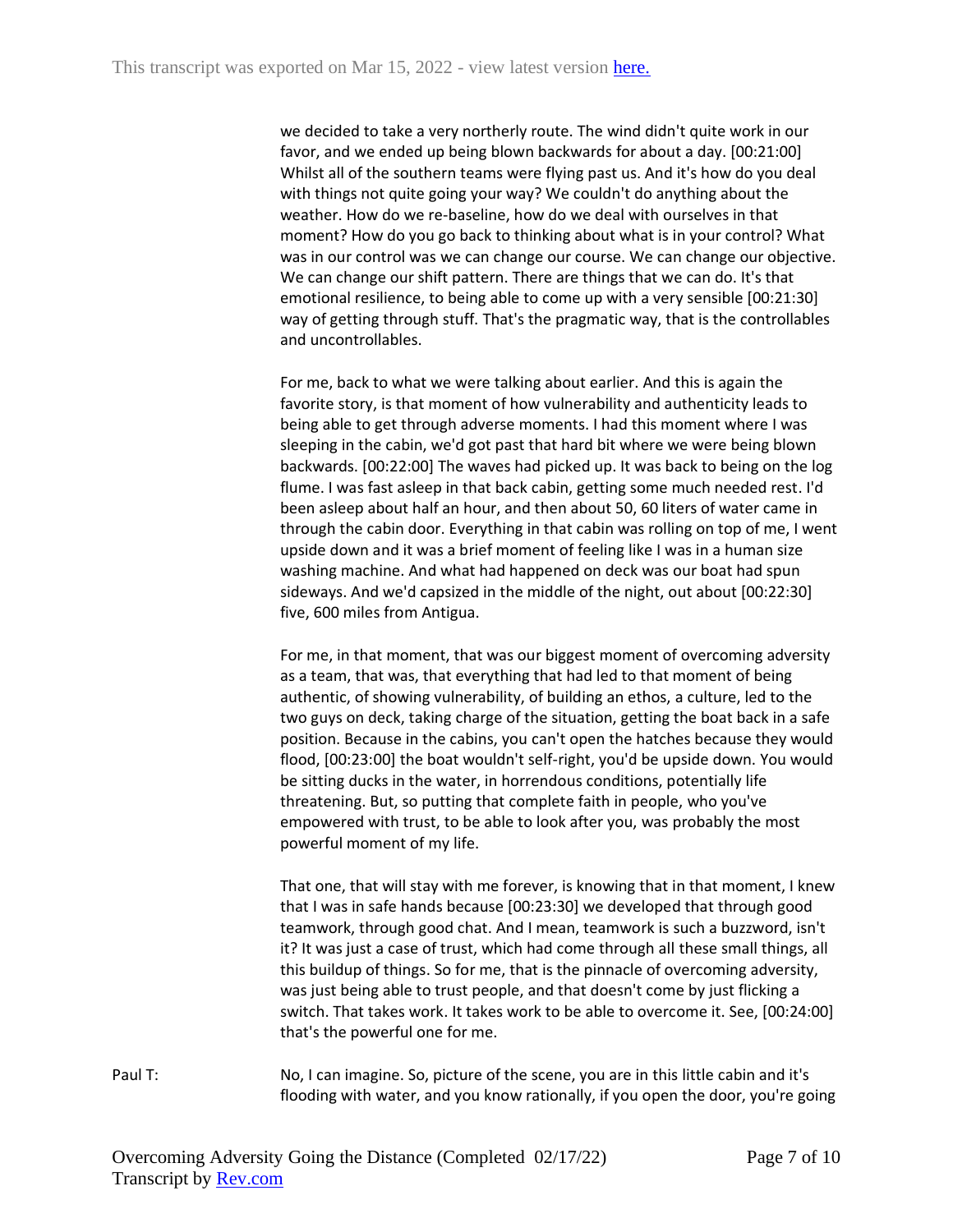to flood the cabin, and the boat won't be able to right itself. But there's got to be a bit of a sense of powerlessness, because you want to preserve your life, right? You want to flee from the danger, but you can't do anything. You can't take action because [00:24:30] if you read it right, if you took action, you would just make the situation worse.

So you just have to have faith that the two guys on deck are going to do their job, and they're going to take care of business, and that you all will come through it. And it's easy for us to talk about teamwork when we're sitting in our offices and having coffee or tea, and talking about meetings. But when you're out in the middle of the Atlantic Ocean, and it's your life on the line, I mean that's really got to take [00:25:00] some real, I think fortitude.

- Hugo Mitchell-H...: I think it is exactly the same though. It develops a culture, whether it's an organization, a sports team, a family, whatever, it's developing it in culture. It's all well and good having posters that say we have a good culture, but it's the practice, isn't it? It's practicing all those little things that make a culture and ethos really special, [00:25:30] living it, because when it's needed, whether it's capsizing, or when you're under pressure to deliver a project, and things aren't quite going your way. It's how you overcome those moments together, look after each other. Because again, there's things beyond it. There's moments beyond it where you can reflect on it and you've learned, and you've overcome that together, and that makes it even more [00:26:00] special.
- Paul T: So Tom, same question for you. What are the core lessons about overcoming adversity that we would all do well to keep in mind?
- Tom Parsons: Yeah. Well, I think the first thing we need to keep in mind, and listening to Hugo, what really resonates with me is, I think first of all, we need to recognize that being faced with adversity isn't always a bad thing. Right? And just reflect for a minute, right? Again, anybody listening to this, [00:26:30] we cannot, no matter how much we steer our lives, we can't escape setbacks. We're going to have conflict. We're going to have difficult projects. Like how many of us are going to struggle with physical illness, the prevalence of cancers in our families or our friends? Unfortunately, we've all, or we will, experience bereavement or relationship breakups. So, setbacks are going to happen. And what's really interesting is, [00:27:00] Hugo put his hand up with his team to say, I want 37 days of extreme setbacks and adversity to allow us to personally grow.

So, all the adversity that we're faced right now, we can either look at it completely negatively and think, I wish this didn't happen. Like why me? And be in that kind of blame or fault mindset, or we can be in that [00:27:30] mindset of, do you know what, I'm going to take this on. I'm going to use this responsibility. I'm going to allow this setback in my life to grow and learn and develop. And that's what resilience is. And you know, when we look at our mental health program in Jacobs, and I think a lot of us are talking about this buzzword, resiliency. You can't develop resilience in life if you don't learn how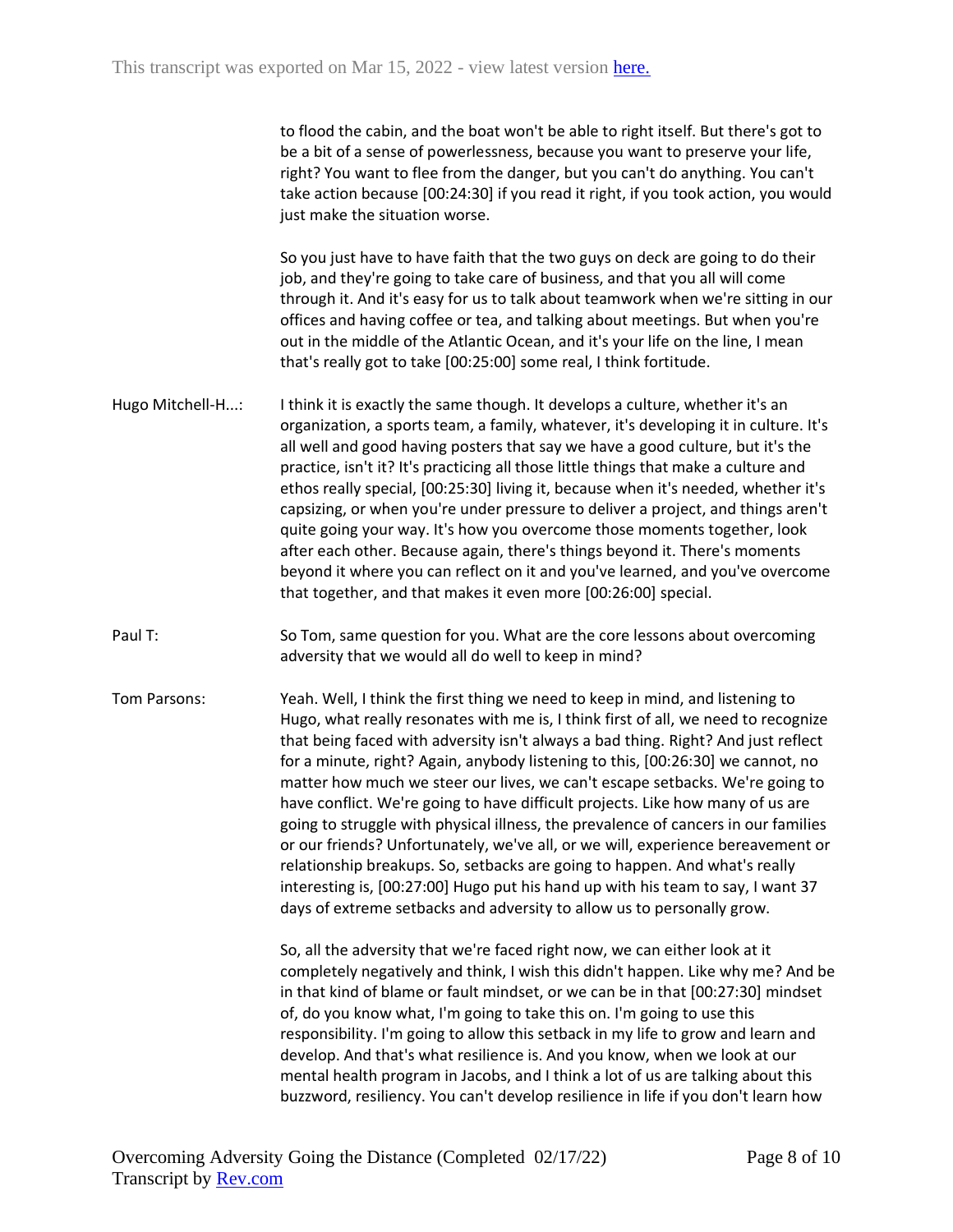to overcome setbacks. One of my favorite books is, Feel The [00:28:00] Fear And Do It Anyways.

I had an extreme fear for flying for two years. And if I just stopped flying, I look at all the amazing stories and memories I have from just getting around the world in my role with Jacobs, or personally, and I think, Hugo facing all those fears and overcoming them, I know from talking to Hugo, is your character must have increased. You must have learned so much about yourself [00:28:30] and others. And I hope this year people reflect on what they've learned from adversity. And I was reflecting today on why do we do what we do? We're all chasing this thing called maybe happiness or contentment, right? And an equation I found today actually in thinking about this, what is a definition of contentment? Right? And I have it written down here cause I'm an engineer by trade and I love equations.

[00:29:00] And it is, to want what you have divided by to have what you want, and think about it, to want what you have to divide by, to have what you want. So sometimes, we just need to forget about what we want and just reflect what do we have in our lives. And I don't know about you, Hugo, but when you came off that journey, did it help instill a sense of gratitude in what you had in your life? Appreciation for [00:29:30] the small things, let it be a Mars Bar, or bottled water, or a hot meal, or like-

- Hugo Mitchell-H...: A shower.
- Tom Parsons: A shower, or six hours sleep. Because I give out that I have a 13 month old child, and I'm only getting four hours of sleep a night. So you guys getting an hour of sleep over two or three days, I'm sure the sense of gratitude must have increased after your journey.
- Hugo Mitchell-H...: No, definitely. It definitely [00:30:00] amplified my sense of perspective, a sense of perspective I already had, being a submariner, being deployed for, I mean, months on end where those small luxuries, where we all take for granted in life, aren't there, but it definitely emphasized what matters, made you grateful for such basic things. I wouldn't say it changed me as a person, but it definitely enriched my personality. I think it's as you say very well, [00:30:30] you can see what the human body's capable of, that we can put ourselves through some quite incredible things where we're so flexible, so moldable as creatures. We go through this whole transition through our lives, and to be able to see, where relatively normal people get through this, is quite eyeopening about what else one can do. What else can we put ourselves through? And I'm not talking about incredible adventures, but [00:31:00] definitely in day to day life, how we can go about being better human beings. And it has certainly enriched me in that perspective. Yeah, definitely.
- Paul T: Well so, Hugo, my last question for today is, if you could do it all over again, what would you have done differently?